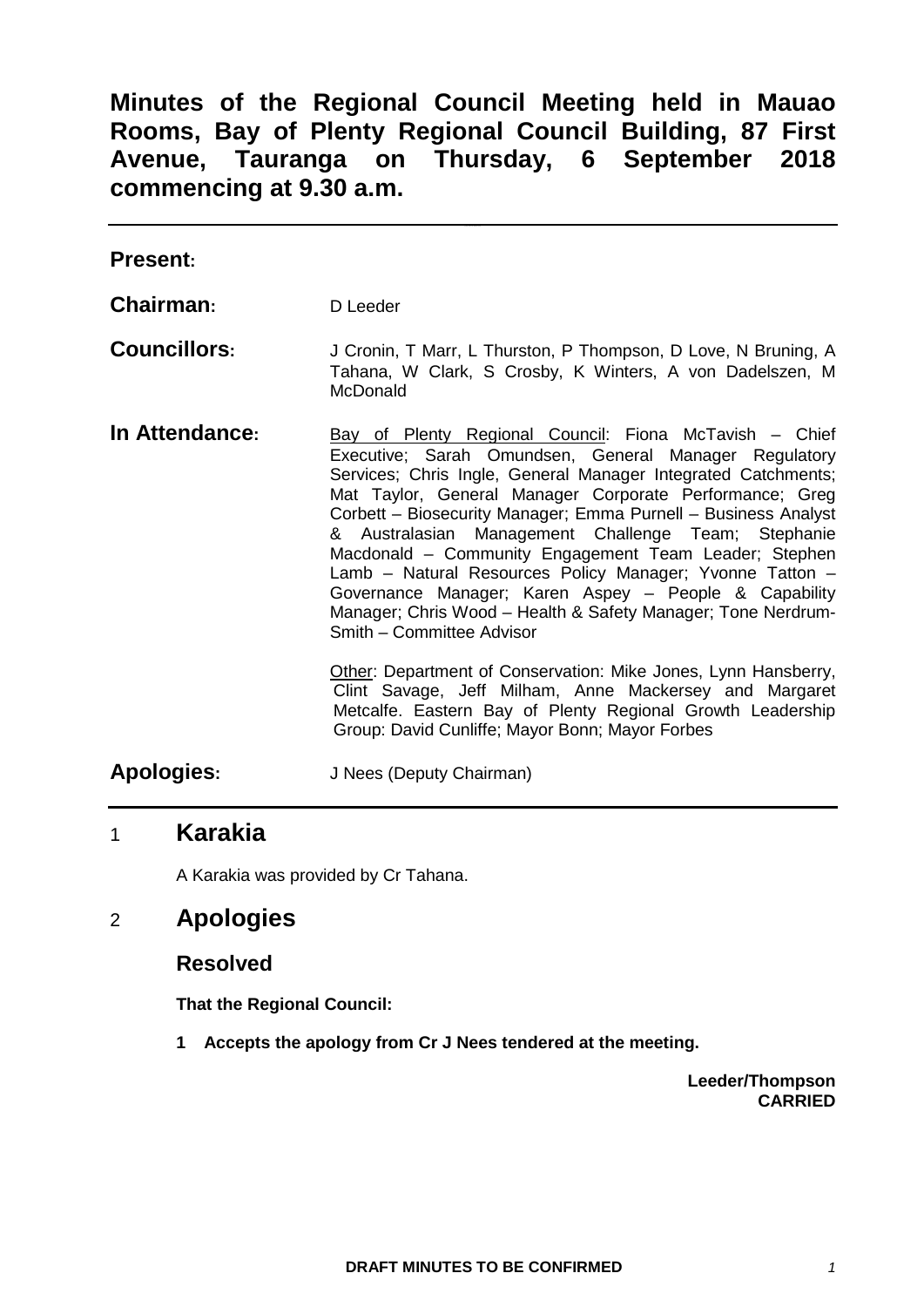# 3 **Public Forum**

## 3.1 **Youth Jam Video – Emergency Management**

Stephanie Macdonald – Community Engagement Team Leader introduced the video.

#### Key Points

- Noted the awards for this CDEMG initiative
- Next year's event would focus on climate change.

## 3.2 **Pufferfish and Pineapples - Australasian Management Team**

### *PowerPoint Presentation – Objective Reference A2955998*

Chairman Leeder provided an introduction of the Council team who had won the 2018 Australasian Management Challenge held in Canberra, Australia.

The team, consisting of Emma Purnell, Nic Newman, Daniel Smith, Hamish Dean, Chris Brewer and, with apologies for today's meeting, Harry Singh and Katherine Coup, spoke to the presentation regarding their experiences and key learnings from the Challenge.

### Key Points of Presentation

- Let's Recap
- What happened in Canberra?
- Enjoy the learning
- Aim to win
- We are what we want Council to be
- Be memorable be the difference
- Development Opportunity at BOPRC
- What's next for Pufferfish and Pineapples?

# 4 **Acceptance of Late Items**

Nil

## 5 **General Business**

Noted the following items for discussion under General Business later in the meeting:

- Discharge Consent Rotorua
- Passing of Former Council Staff Member
- Eastern BoP Regional Growth Leadership Group Presentation
- Rotorua Lakes Council Court Hearing

# 6 **Confidential Business to be Transferred into the Open**

Nil

# 7 **Declaration of Conflicts of Interest**

Nil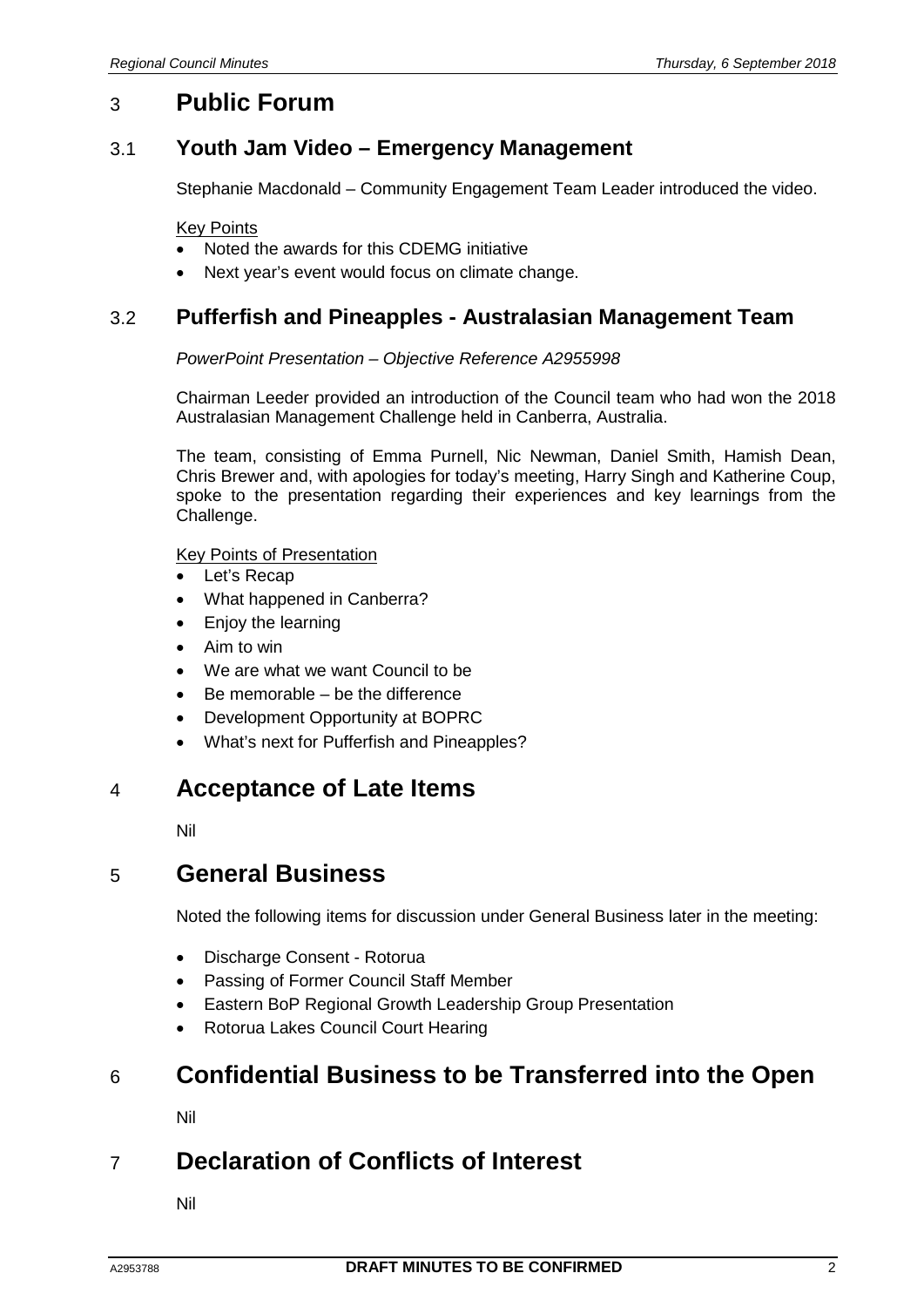# 8 **Previous Minutes**

# 8.1 **Regional Council Minutes - 02 August 2018**

## **Resolved**

**That the Regional Council:**

**1 Confirms the Regional Council minutes - 02 August 2018.**

**Leeder/Love CARRIED**

# 9 **Statutory Committee Minutes**

9.1 **Draft Minutes - Tauranga Moana Advisory Group - 10 August 2018**

### **Resolved**

**That the Regional Council:**

**1 Receives the draft Minutes - Tauranga Moana Advisory Group - 10 August 2018.**

> **Von Dadelszen/Bruning CARRIED**

# 10 **Joint Committee Minutes**

## 10.1 **Draft Minutes - SmartGrowth Leadership Group - 20 June 2018**

## **Resolved**

**That the Regional Council:**

**1 Receives the draft Minutes - SmartGrowth Leadership Group - 20 June 2018.**

**Crosby/Leeder CARRIED**

## 11 **Reports**

## 11.1 **Chairman's Report**

### Key Points

- Details regarding the 50 Fonterra catchment sites would not be made public, however information had been provided to Council
- Tarawera Sewerage project had experienced some issues with regards to locating the pipes across private land, so a decision had been made to use public land instead.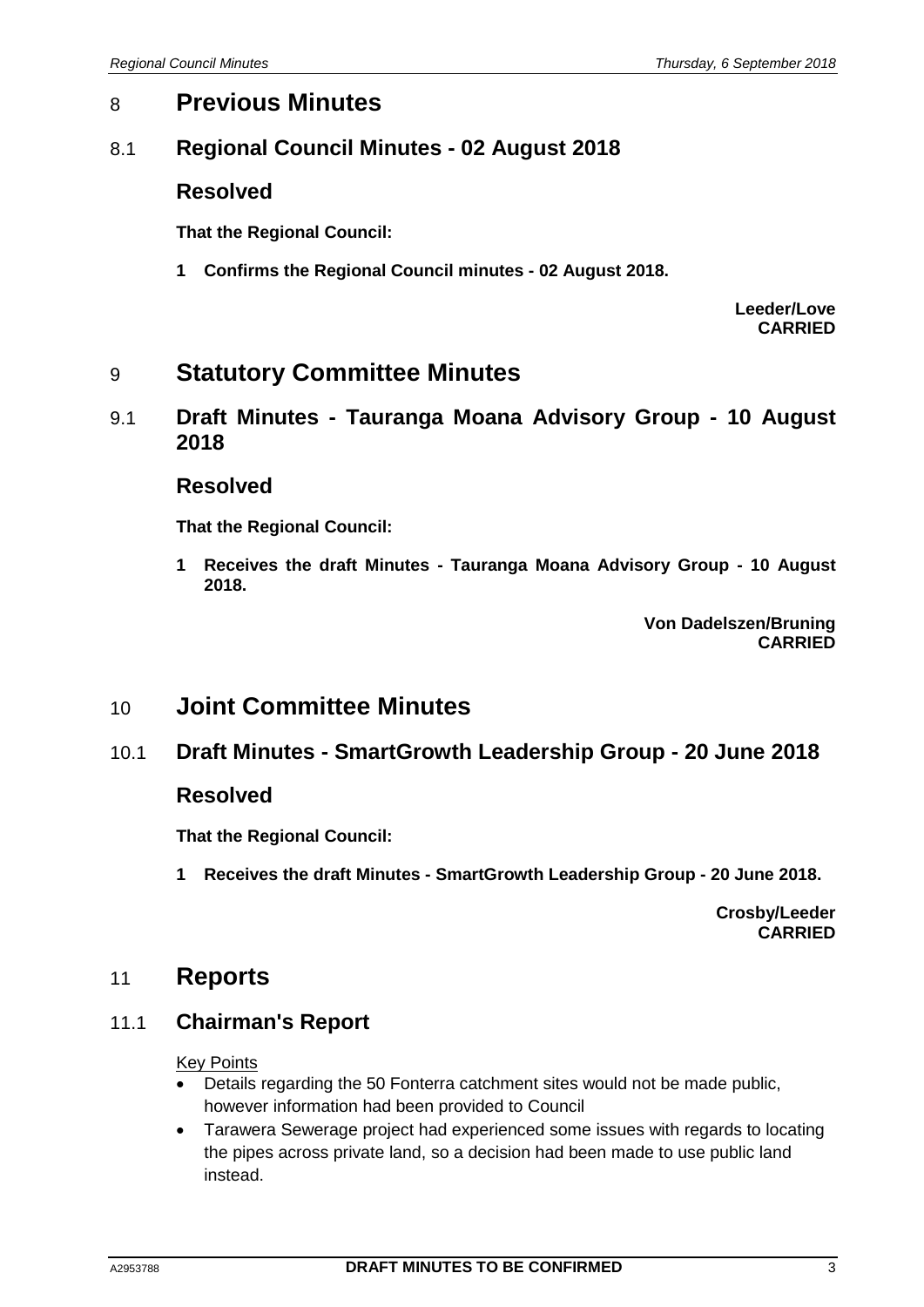Staff Follow-up

• Chief Executive to provide Fonterra catchment list to Elected Members.

## **Resolved**

**That the Regional Council:**

**1 Receives the report, Chairman's Report.**

**Leeder/Clark CARRIED**

# 12 **Presentations**

## 12.1 **Conservation Management Strategy – Department of Conservation**

*PowerPoint presentation – Objective Reference A2956762*

A presentation was provided by the Department of Conservation: Mike Jones, Lynn Hansberry, Clint Savage, Jeff Milham, Anne Mackersey and Margaret Metcalfe.

### Key Points of Presentation

- Bay of Plenty Conservation Management Strategy (CMS) Review
- Statutory framework for the management of public conservation lands and waters
- New CMS structure
- Structure of the BOP CMS
- Part One Region Focus
- Part Two Place Focus
- Part Three
- Appendices
- What do you expect to see in the CMS?

Presenters in Response to Questions

- Recognised the importance of working collaboratively to meet the expectations of the community with regards to biodiversity, conservation and the impact of growth and development
- Acknowledged the cooperation between the Tarawera Lakes Trust and Council in addressing the Catfish issue
- There was a strong operational relationship between the various organisation, however further development of the strategic relationship was required
- It might be an option to appoint a Council representative on the Regional DoC Board
- Key focus was biodiversity
- All rohe in the Bay of Plenty region crossed boundaries with DoC land, so cooperation was essential
- Recognised the overlap between DoC and BOPRC in the Freshwater and Marine Space areas, however there were no clearly defined agreements with regards to the respective areas of responsibilities.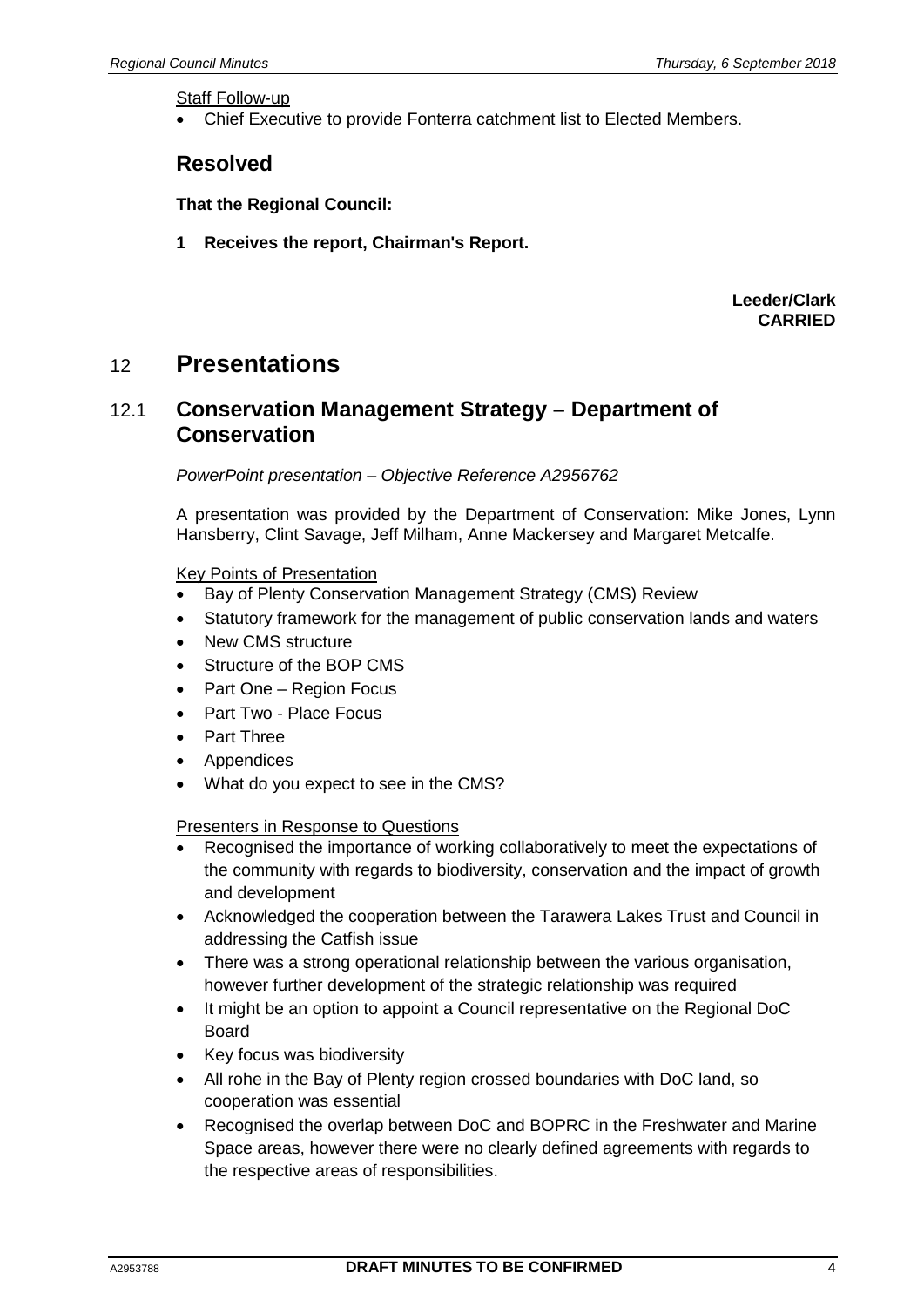### Key Points – Members

- Encouraged opportunities for cooperation and 'pooling of resources' between the various organisations operating within this field
- Principles of the Treaty of Waitangi would be important going forward
- Suggested the establishing of a Memorandum of Understanding which recognised both operational and governance level cooperation
- DoC owned land did not generate rates, which could impact on the financial situation of some councils (e.g. Ōpōtiki).

### Staff Follow-up

- Review the existing Memorandum of Understanding, both at governance and operational levels
- Explore the possibility of appointing a Council representative on the regional DoC Board.

Cr Marr acknowledged the presenters with a Mihi.

- 10.40 am The meeting **adjourned**.
- 11.00 am The meeting **reconvened**.

# 13 **Public Excluded Section**

## **Resolved**

**Resolution to exclude the public**

**THAT the public be excluded from the following parts of the proceedings of this meeting.**

**The general subject of each matter to be considered while the public is excluded, the reason for passing this resolution in relation to each matter, and the specific grounds under section 48(1) of the Local Government Official Information and Meetings Act 1987 for the passing of this resolution are as follows:**

| <b>General Subject of Matter to</b><br>be Considered                                                                                 | <b>Reason for passing this</b><br>resolution in relation to this<br>matter | <b>Grounds under Section</b><br>48(1) LGOIMA 1987 for<br>passing this resolution |
|--------------------------------------------------------------------------------------------------------------------------------------|----------------------------------------------------------------------------|----------------------------------------------------------------------------------|
| <b>Expenditure Report for the</b><br>twelve months to 30 June<br>2018                                                                | To prevent improper gain or<br>advantage                                   | Good reason for<br>withholding exists under<br>Section $48(1)(a)$                |
| <b>Presentation from Quayside</b><br><b>Holdings Ltd on Annual</b><br><b>Financial Statements for the</b><br>year ended 30 June 2018 | To carry out commercial<br>activities                                      | Good reason for<br>withholding exists under<br>Section $48(1)(a)$                |

**Leeder/Crosby CARRIED**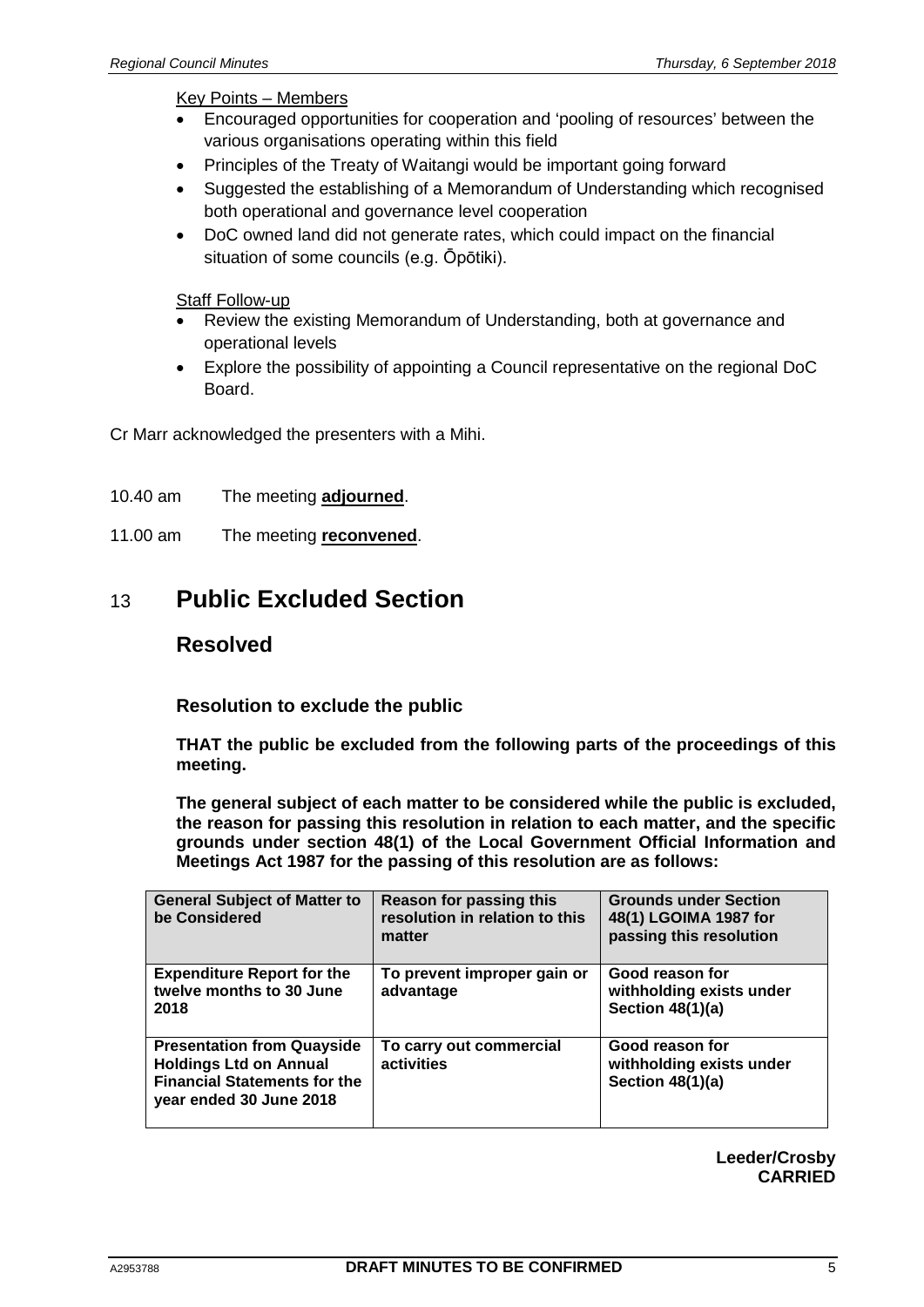# 14 **Public Section - Continued**

# 15 **Presentations**

# 15.1 **Eastern BoP Regional Growth Leadership Group**

### *PowerPoint Presentation – Objective Reference A2956735*

A presentation was provided by members of the Eastern Bay of Plenty Regional Growth Leadership Group: David Cunliffe, Mayor Bonne and Mayor Forbes.

Key Points of Presentation

- Eastern Bay of Plenty Regional Growth Leadership Group (RGLG) Stakeholder **Strategies**
- Purpose: RGLG project aims to help the crown invest in the region
- Baseline Outlook: EBOP continuing to fall behind unless projects can be realised
- Baseline growth rate has lagged BoP & NZ
- Expected future growth is concentrated in social services, which is mostly centrally funded
- EBOP's non-economic statistics are equally confronting
- Over 65 projects in developing sectors indicate a massive opportunity
- Methodology: Analysis focused on estimating local attributable direct and indirect jobs
- Opportunities: Four principal clusters are highlighted by the report
- Opotiki aquaculture investment unlocked large connected seafarm projects
- Horticulture cluster is job rich and provides high potential leverage to PGF (Provincial Growth Fund) investments
- PGF provides valuable output expansion to KPID scale commercial manufacturing cluster
- Whakatāne tourism/wharf cluster provides long term focus for regional tourism services
- Opotiki aquaculture is the largest attributable job creator and does so relatively resource efficiently
- There are many other projects in development that deserve PGF consideration
- Projects are forecast to deliver ~6,300 FTE additional local EBOP jobs by 2030 and contribute an additional \$659m local GDP per annum …

…

- Overall, the PGF projects will have a marked impact on boosting local economic growth
- Constraints: Capacity needed in short-term to deliver next tranche of projects
- Recommendations: Fund four major clusters, build capacity, alleviate constraints
- Wrap-up: Help us to transform the future of the EBOP.

### Presenters in Response to Questions

- Assets may not be owned by a Council, e.g. the Ōpōtiki Harbour Mussel Farm, due to financial constraints
- Detailed analysis had not yet been undertaken of the four key focus areas:
	- Ōpōtiki harbour and aquaculture development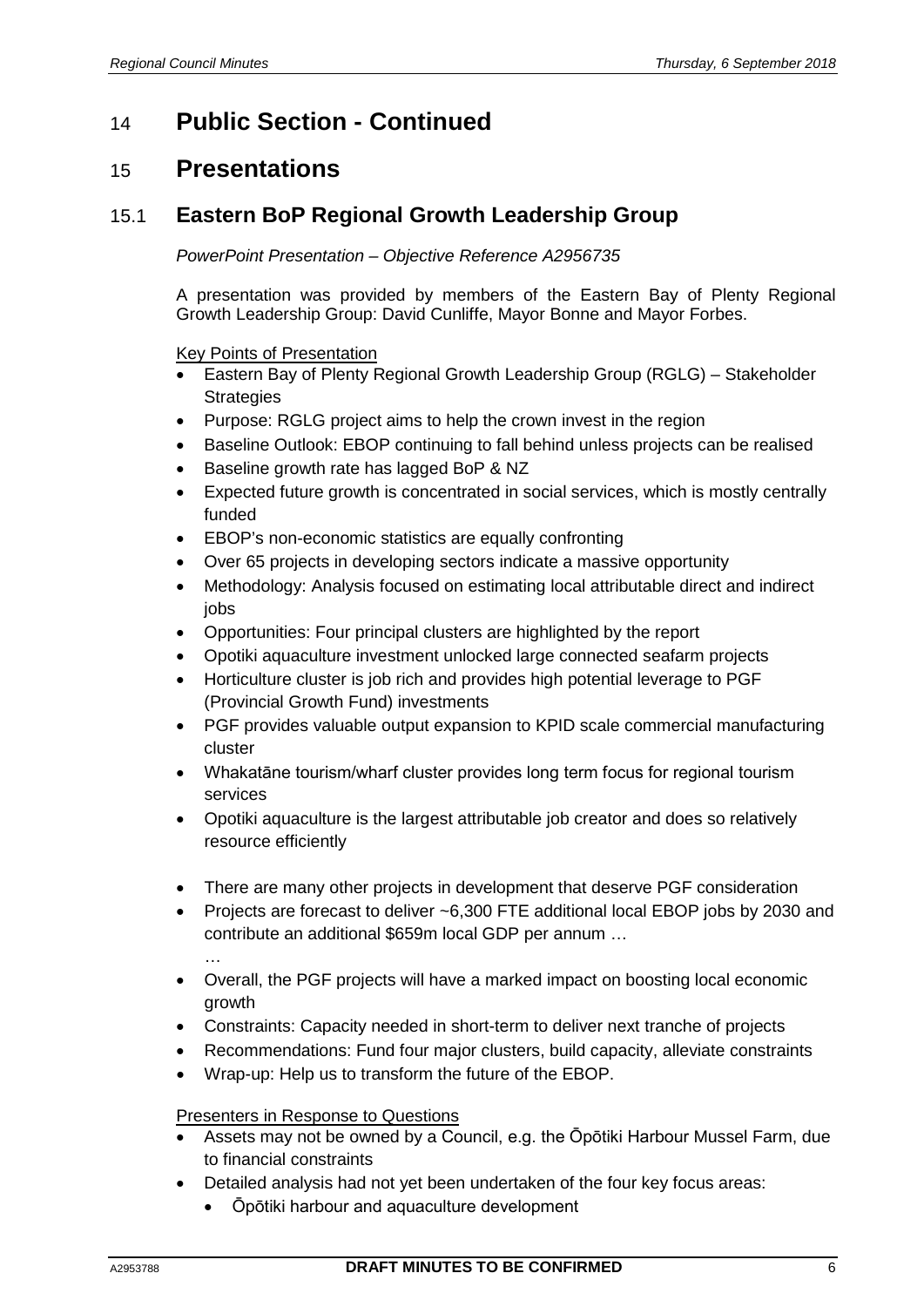- High value horticulture (kiwifruit, blueberry, macadamia)
- Kawerau-Putauaki Industrial Development
- Whakatāne wharf/tourism cluster
- Toi EDA had a sound base understanding of housing demands and growth projections, however further analysis was required to fully understand associated demands
- Sought Council's overall support for the application for Central Government funding, as well as recognition of the analysis that resulted in the identification of the four key areas
- Recognised that some dredging would be required for the Opotiki Harbour development, however this had not been assessed as a prohibitive factor
- The funding application to the Central Government Fund, which totalled \$3000m, was not considered disproportionate in view of the poverty being faced by the Eastern Bay of Plenty
- Public-good benefits did not typically attract private investors, which was why Central Government involvement was important.

Key Points – Members

- An expectations of positive return on cost of capital meant investors would not be attracted unless a level of certainty was provided
- Recognised that Eastern Bay of Plenty had unsuccessfully approached Central Government for funding on earlier occasions.
- 1.24 pm The meeting **adjourned**.
- 2.00 pm The meeting **reconvened** and it was noted that Cr Bruning had **withdrawn** from the meeting.

# 16 **Reports - Continued**

## 16.1 **Making Operative Change 3 (Rangitāiki River) to the Regional Policy Statement**

## **Resolved**

**That the Regional Council:**

- **1 Receives the report, Making Operative Change 3 (Rangitāiki River) to the Regional Policy Statement;**
- **2 Effects approval of Change 3 (Rangitāiki River) to the Bay of Plenty Regional Policy Statement, under clause 17(3) of Schedule 1 to the Resource Management Act 1991, by affixing the seal of the Bay of Plenty Regional Council to the approved change.**
- **3 Amends the operative Regional Policy Statement, under clause 20A of Schedule 1 to the Resource Management Act 1991, to correct minor errors as shown in Appendix 3.**
- **4 Delegates to the Chief Executive the authority to set the date on which Change 3 (Rangitāiki River) to the Bay of Plenty Regional Policy Statement,**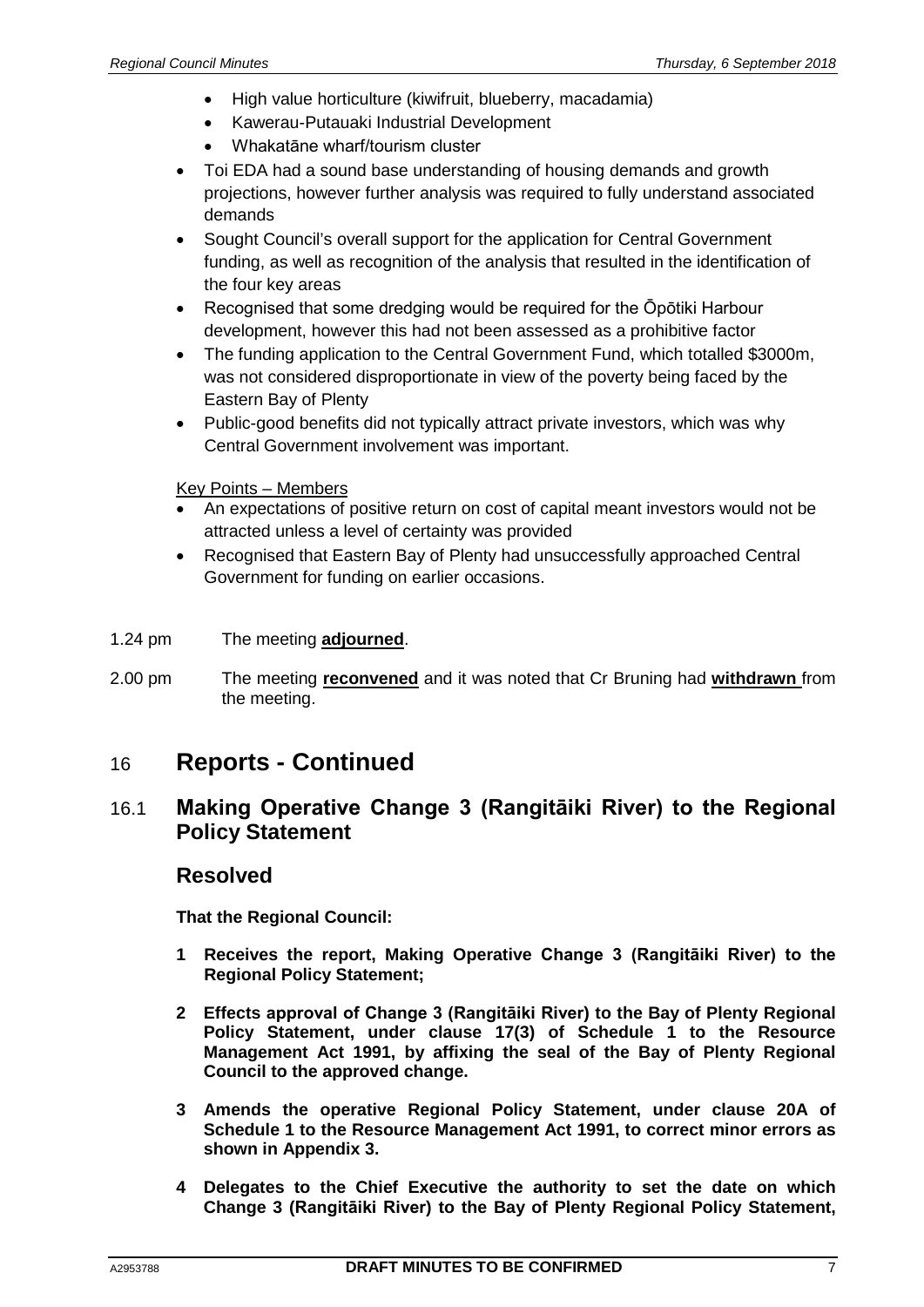**when approved, becomes operative and to publicly notify that date in accordance with clause 20(2) of Schedule 1 to the Resource Management Act 1991.**

> **Thompson/Cronin CARRIED**

# 16.2 **The Proposed Regional Pest Management Plan**

*PowerPoint Presentation – Objective Reference A2956082*

Chris Ingle - General Manager Integrated Catchments, Greg Corbett – Biosecurity Manager and Stephen Lamb – Natural Resources Policy Manager presented this item.

### Key Points

- Proposed Regional Pest Management Plan (RPMP)
- Leading up to this point Council decisions
- The proposed RPMP reflects
- The proposed RPMP is just one piece of the biosecurity picture
- Consultation as a continuing process
	- Report back to RDD in December.

### Presenters in Response to Questions

- In order to meet the public demand for control of Catfish, funding had been redirected from the Gorse control budget
- A public submission and hearings process on the Proposed Plan would be undertaken
- 1080 was not in use at the moment, nor was it funded by Regional Council
- Wallaby management would fall within the operational rules of the Plan.

Key Points – Members

• Suggested that Gorse control be clearly identified as a priority in the Proposed Plan.

## **Resolved**

**That the Regional Council:**

- **1 Receives the report, The Proposed Regional Pest Management Plan;**
- **2 Approves the Proposed Regional Pest Management Plan for notification on 25 September 2018.**
- **3 Delegates to the General Manager, Strategy and Science the authority to approve any minor changes, including grammatical and formatting, to the Proposed Regional Pest Management Plan prior to its release for notification.**
- **4 Notes the accompanying report Regional Pest Management Plan for the Bay of Plenty Region: Meeting the Biosecurity Act requirements supports the Proposed Regional Pest Management Plan.**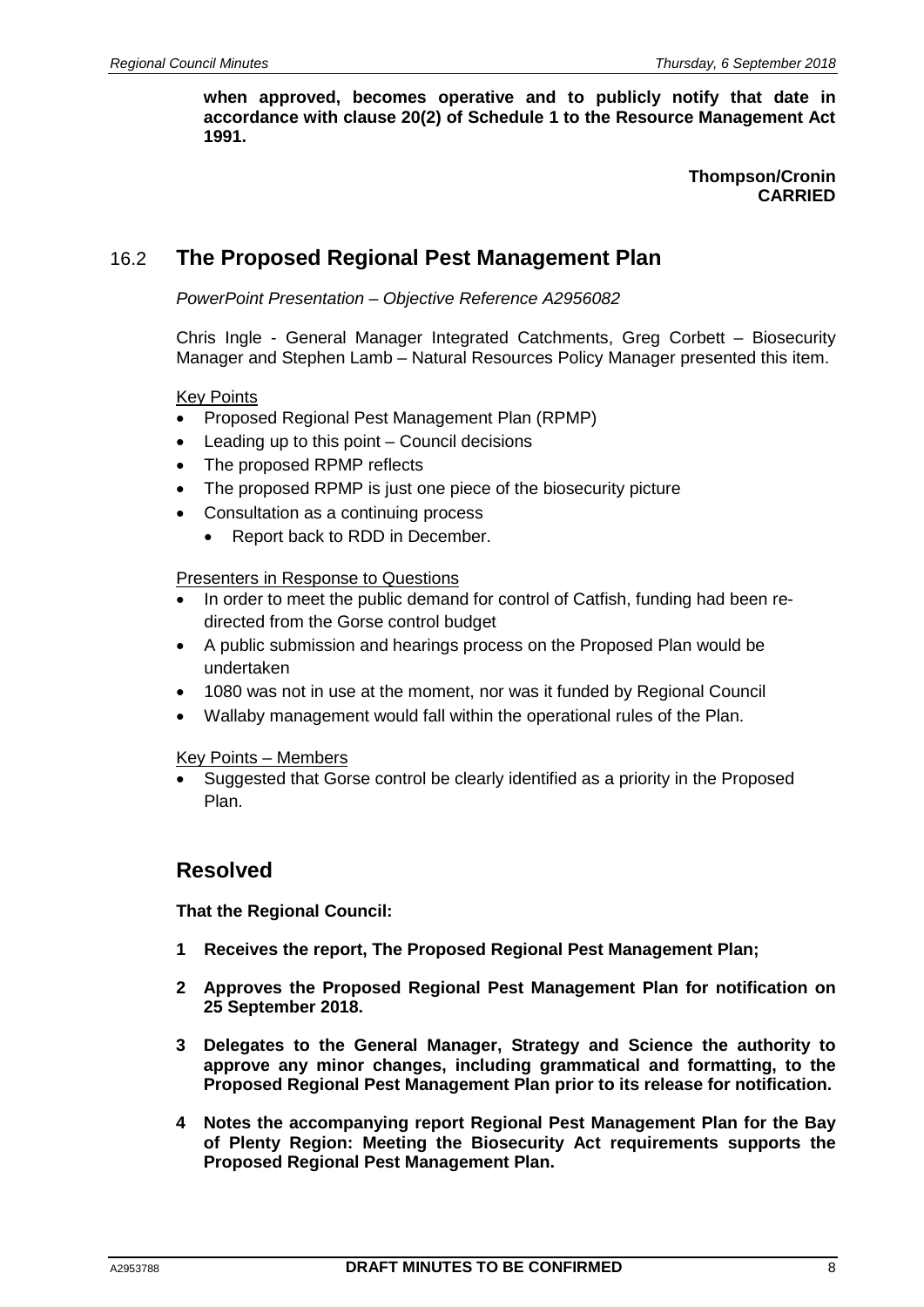- **5 Is satisfied the requirements of Section 70 of the Biosecurity Act have been complied with.**
- **6 Approves the Proposed Regional Pest Management Plan consultation approach to be undertaken as required by section 72(5) of the Biosecurity Act (see section 5 of this Report).**
- **7 Approves the alternative approach to summarising submissions and formal hearings involving staff discussions with submitters, providing recommendations to Council on how to address submission points and proposing amendments to the Proposed Regional Pest Management Plan.**
- **8 Agrees that Gorse and Woolly Nightshade be tested against the rules within the Proposed Regional Pest Management Plan alongside the consultation process and reported back to the Regional Direction and Delivery Committee.**

**Von Dadelszen/Thurston CARRIED**

## 16.3 **Recommendations Report: Adopt Regional Public Transport Plan**

Key Points – Members

- Recognised that the Plan would be subject to ongoing review and considerations
- The 'how' relating to achieving the desired outcome should be further explored as a priority.

2.26 pm Cr Bruning **entered** the meeting.

## **Resolved**

**That the Regional Council:**

- **1 Receives the report, Recommendations Report: Adopt Regional Public Transport Plan.**
- **2 Adopts the recommendation to adopt the Regional Public Transport Plan with an effective date of 10 December 2018.**

**Thurston/Marr CARRIED**

## 16.4 **Councillor Expenditure July 2017 to June 2018**

Yvonne Tatton – Governance Manager presented the Councillors' expenditure for the period 1 July 2017 to 30 June 2018.

Key Points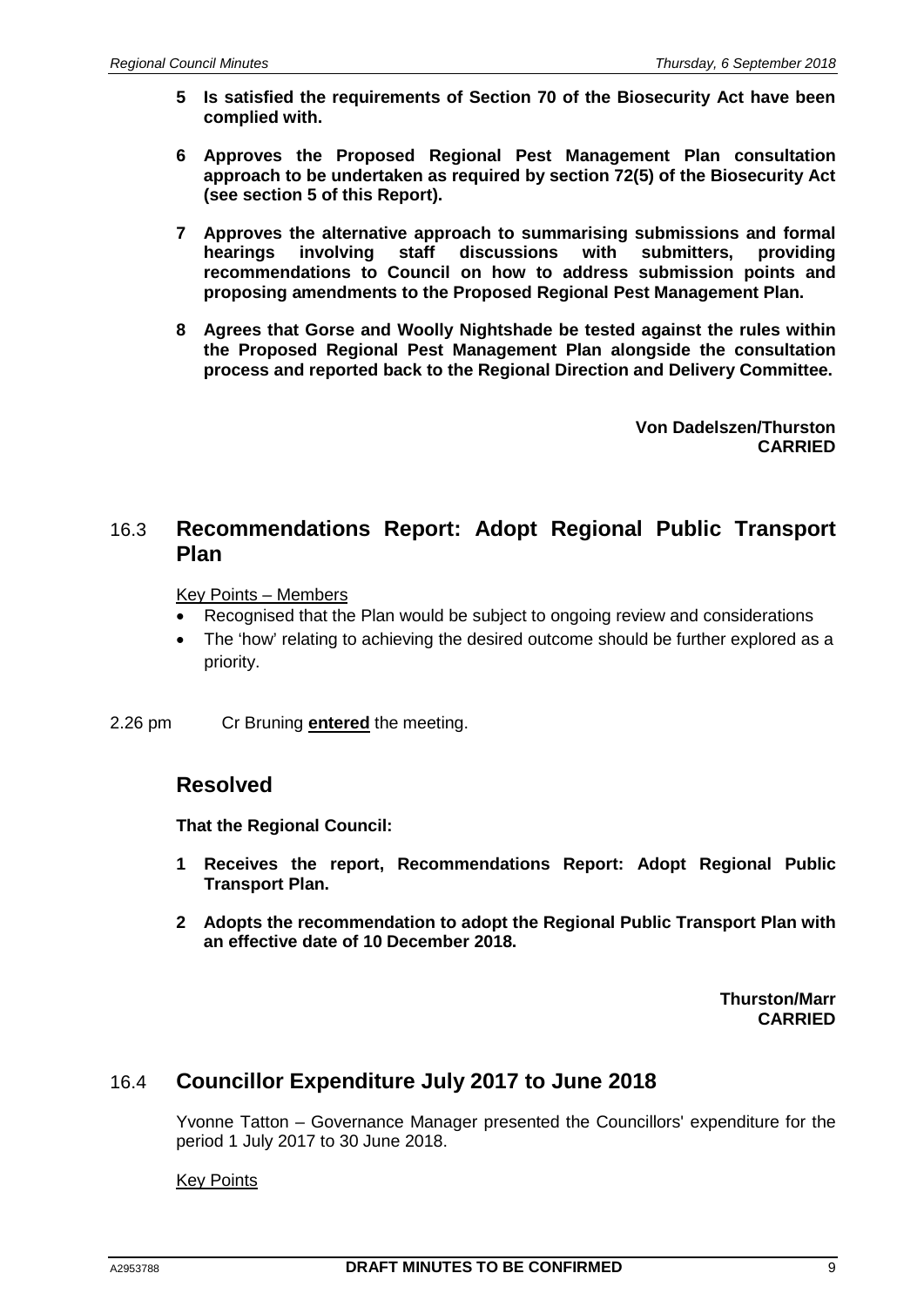- Noted that a LGOIMA request had been received by the media relating to the expenditure
- Ideally, all expenditure should be claimed within the relevant financial year.

## **Resolved**

**That the Regional Council:**

**1 Receives the report, Councillor Expenditure July 2017 to June 2018;**

**Winters/Leeder CARRIED**

# 16.5 **Contract for Aids to Navigation Maintenance and Log Recovery**

Sarah Omundsen - General Manager Regulatory Services advised that Rotorua Lakes were covered by the contract.

## **Resolved**

**That the Regional Council:**

- **1 Receives the report, Contract for Aids to Navigation Maintenance and Log Recovery;**
- **2 Approves the Procurement Plan for navigational aid and debris removal;**
- **3 Approves going to market to invite tenders as set out in the Procurement Plan;**
- **4 Delegates to the Chief Executive, through acceptance of the Procurement Plan, the ability to approve the tender for the Marine Navigation Maintenance and Log Retrieval contract;**
- **5 Confirms that the decision has a low level of significance.**

**Bruning/Thompson CARRIED**

## 16.6 **Health, Safety and People Report**

Karen Aspey – People & Capability Manager and Chris Wood – Health & Safety Manager presented this item.

### Key Points

- A small number of fixed-term contractors were remunerated below the living wage
- There was no Local Government benchmarking with regards to incidents
- The reported incidents did not cause concerns as no trends had been identified
- Council was currently exploring satellite based technology as an alerting system for increased staff safety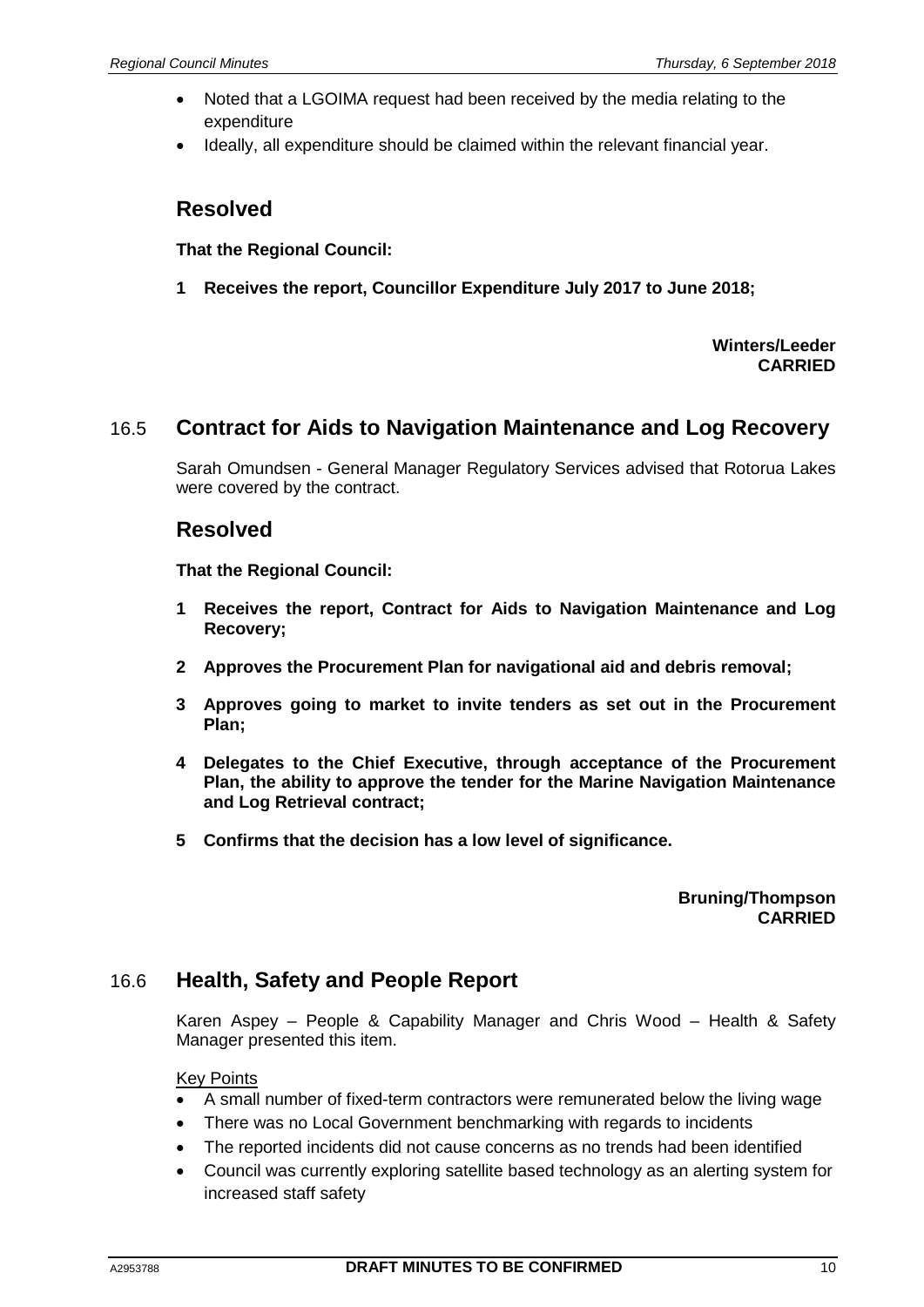• More detailed exit interviews had been implemented to gather information regarding why staff left the organisation.

# **Resolved**

**That the Regional Council:**

- **1 Receives the report, Health, Safety and People Report;**
- **2 Notes the information set out in the reports.**

### **Love/Thurston CARRIED**

## 16.7 **Amendment to Chief Executive's Financial Delegation**

The report was **withdrawn** as it would instead be presented to the next meeting of the Audit and Risk Committee.

# 17 **Public Excluded Section**

## **Resolved**

**Resolution to exclude the public**

**THAT the public be excluded from the following parts of the proceedings of this meeting.**

**The general subject of each matter to be considered while the public is excluded, the reason for passing this resolution in relation to each matter, and the specific grounds under section 48(1) of the Local Government Official Information and Meetings Act 1987 for the passing of this resolution are as follows:**

| <b>General Subject of Matter to</b><br>be Considered                                                                                                | Reason for passing this<br>resolution in relation to this<br>matter | <b>Grounds under Section</b><br>48(1) LGOIMA 1987 for<br>passing this resolution |
|-----------------------------------------------------------------------------------------------------------------------------------------------------|---------------------------------------------------------------------|----------------------------------------------------------------------------------|
| <b>17.2 Public Excluded</b><br><b>Regional Council Minutes -</b><br>2 August 2018                                                                   | Please refer to the relevant<br>section in the open minutes         | Good reason for<br>withholding exists under<br>Section $48(1)(a)$                |
| <b>17.5 Rotorua Catchments</b><br><b>Land Use Advice and</b><br><b>Support Service -</b><br><b>Procurement Plan for Land</b><br><b>Use Advisors</b> | To carry out commercial<br>and industrial negotiations              | Good reason for<br>withholding exists under<br>Section 48(1)(a)                  |
| 17. Awatarariki Fanhead<br><b>Indicative Business Case</b>                                                                                          | To carry out commercial<br>and industrial negotiations              | Good reason for<br>withholding exists under<br>Section 48(1)(a)                  |

### **Leeder/Bruning**